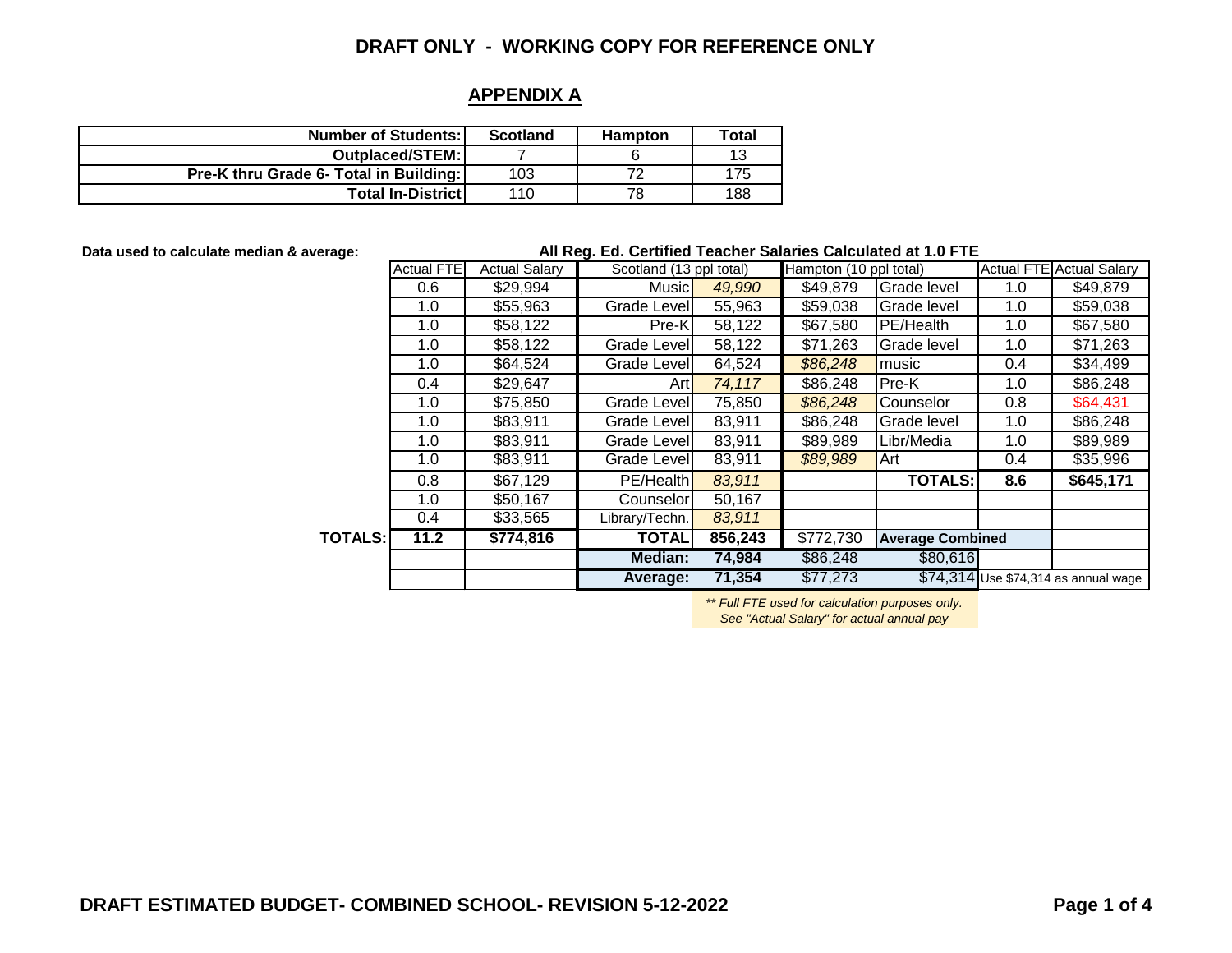| Staff Description:                      | # Staff | Average Salary | <b>FTE</b> | Total       |  |  |  |
|-----------------------------------------|---------|----------------|------------|-------------|--|--|--|
| Certified Teacher-General Instruction   |         | 74,314         | 7.0        | 520,198     |  |  |  |
| Pre-Kindergarten                        | 2       | 74,314         | 2.0        | 148,628     |  |  |  |
| Artl                                    |         | 74,314         | 0.4        | 29,726      |  |  |  |
| Music                                   |         | 74,314         | 0.6        | 44,588      |  |  |  |
| PE/Health                               |         | 74,314         | 1.0        | 74,314      |  |  |  |
| Library/Media                           |         | 74,314         | 0.4        | 29,726      |  |  |  |
| Technology                              |         | 74,314         | 0.3        | 22,294      |  |  |  |
| <b>TOTALS</b>                           | 14      |                | 11.7       | 869,474     |  |  |  |
| Minus Pre-K: represented in Pre-K Dept. | $-2$    | -74,314        | $-2.0$     | $-$148,628$ |  |  |  |
| <b>REVISED TOTALS</b>                   | 12      |                | 9.7        | \$720,846   |  |  |  |

#### **Recommended Number of Certified Teachers, with FTE, at Average Salary Range & Totals**

**Data used to calculate median & averag** 

| erage:       |              | Scotland (11 ppl total) |               | Hampton (9 ppl total)<br>Annual Hours Pay Rate:<br>1242<br>20,654<br>20,977<br>1242 |       |
|--------------|--------------|-------------------------|---------------|-------------------------------------------------------------------------------------|-------|
|              | Annual       |                         |               |                                                                                     |       |
| Pay Rate:    | Hours:       | Annual Wages:           | Annual Wages: |                                                                                     |       |
| 17.4         | 1242         | 21,611                  |               |                                                                                     | 16.63 |
| 17.81        | 1242         | 22,120                  |               |                                                                                     | 16.89 |
| 18.24        | 1242         | 22,654                  | 20,977        | 1242                                                                                | 16.89 |
| 18.24        | 1242         | 22,654                  | 26,219        | 1242                                                                                | 21.11 |
| 18.41        | 1242         | 22,865                  | 26,877        | 1242                                                                                | 21.64 |
| <u>18.71</u> | 1242         | 23,238                  | 26,877        | 1242                                                                                | 21.64 |
| 18.71        | 1242         | 23,238                  | 26,877        | 1242                                                                                | 21.64 |
| 18.71        | 1242         | 23,238                  |               |                                                                                     |       |
| 18.71        | 1242         | 23,238                  |               |                                                                                     |       |
| 18.71        | 1242         | 23,238                  |               |                                                                                     |       |
| 18.71        | 1242         | 23,238                  |               |                                                                                     |       |
|              | <b>TOTAL</b> | 251,332                 | \$169,458     | <b>Average Combined</b>                                                             |       |
|              | Median:      | 23,238                  | \$26,219      | \$24,729                                                                            |       |
|              | Average:     | 22,848                  | \$24,208      | \$23,528                                                                            |       |
|              |              |                         |               | Use \$23,528 as annual wage                                                         |       |

\*\*Estimated combined budget proposes 14 total paraprofessionals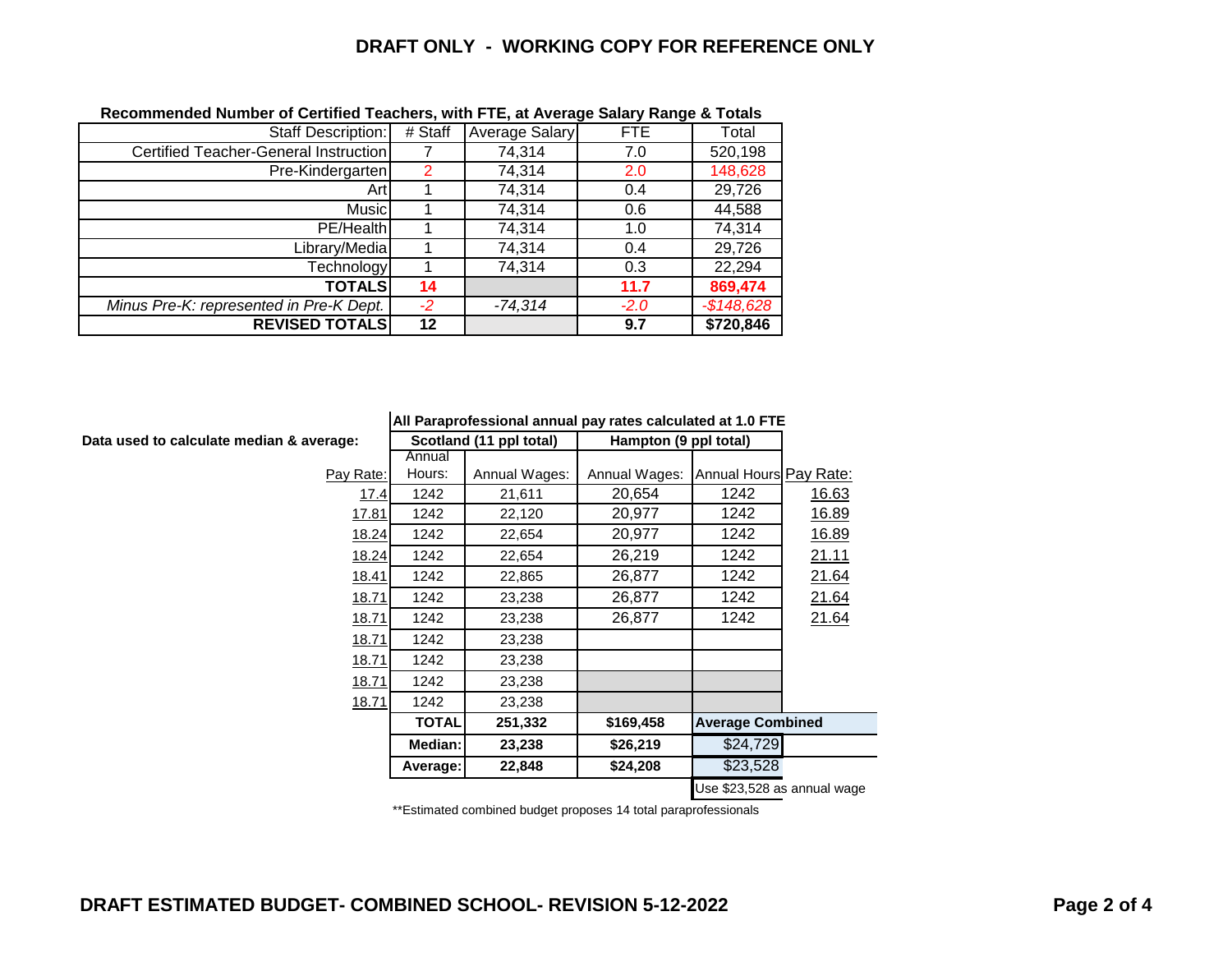|                                                                   | <b>FTE</b>                                                          | <b>Annual Salary</b> | 1.0 FTE Salary rate                      |            |  |  |  |  |
|-------------------------------------------------------------------|---------------------------------------------------------------------|----------------------|------------------------------------------|------------|--|--|--|--|
| Scotland Superintendent                                           | 0.4                                                                 | 57,219               | \$143,048                                |            |  |  |  |  |
| Hampton Superintendent                                            | 0.4                                                                 | 61,585               | \$153,963                                |            |  |  |  |  |
| Salaries added together:                                          |                                                                     |                      | \$297,011                                |            |  |  |  |  |
| Salary divided by 2 for average:                                  |                                                                     |                      | \$148,506                                |            |  |  |  |  |
| Recommended FTE and salary for position                           | 0.5                                                                 |                      | \$74,253                                 |            |  |  |  |  |
|                                                                   |                                                                     |                      |                                          |            |  |  |  |  |
|                                                                   | Special Ed Director current & recommended pay rate                  |                      |                                          |            |  |  |  |  |
|                                                                   | <b>FTE</b>                                                          |                      | Annual Salary 1.0 FTE Salary rate        |            |  |  |  |  |
| Scotland Special Ed Director                                      | 0.4                                                                 | 41,494               | \$103,735                                |            |  |  |  |  |
| Hampton Special Ed Director                                       | 0.2                                                                 | 21,318               | \$106,590                                |            |  |  |  |  |
| Salaries added together:                                          |                                                                     |                      | \$210,325                                |            |  |  |  |  |
| Salary divided by 2 for average:                                  |                                                                     |                      | \$105,163                                |            |  |  |  |  |
| Recommended FTE and salary for position                           | 0.6                                                                 |                      | \$63,098                                 |            |  |  |  |  |
|                                                                   |                                                                     |                      |                                          |            |  |  |  |  |
|                                                                   |                                                                     |                      | Principal current & recommended pay rate |            |  |  |  |  |
|                                                                   | <b>FTE</b>                                                          | <b>Annual Salary</b> | 1.0 FTE Salary rate                      |            |  |  |  |  |
| <b>Scotland Principal</b>                                         | 1.0                                                                 | 96,962               | \$96,962                                 |            |  |  |  |  |
| Hampton Principal                                                 | 1.0                                                                 | 103,049              | \$103,049                                |            |  |  |  |  |
| Salaries added together:                                          |                                                                     |                      | \$200,011                                |            |  |  |  |  |
| Salary divided by 2 for average:                                  |                                                                     |                      | \$100,006                                |            |  |  |  |  |
| Recommended FTE & salary for position                             | 1.0                                                                 |                      | \$115,000                                | **See Note |  |  |  |  |
|                                                                   | **Note: Committee discussion indicated desire to increase Principal |                      |                                          |            |  |  |  |  |
| salary utilizing range of \$110K-\$120K, based on DRG comparisons |                                                                     |                      |                                          |            |  |  |  |  |

### **Superintendent current & recommended pay rate**

(DRG-District Reference Groups classification system)